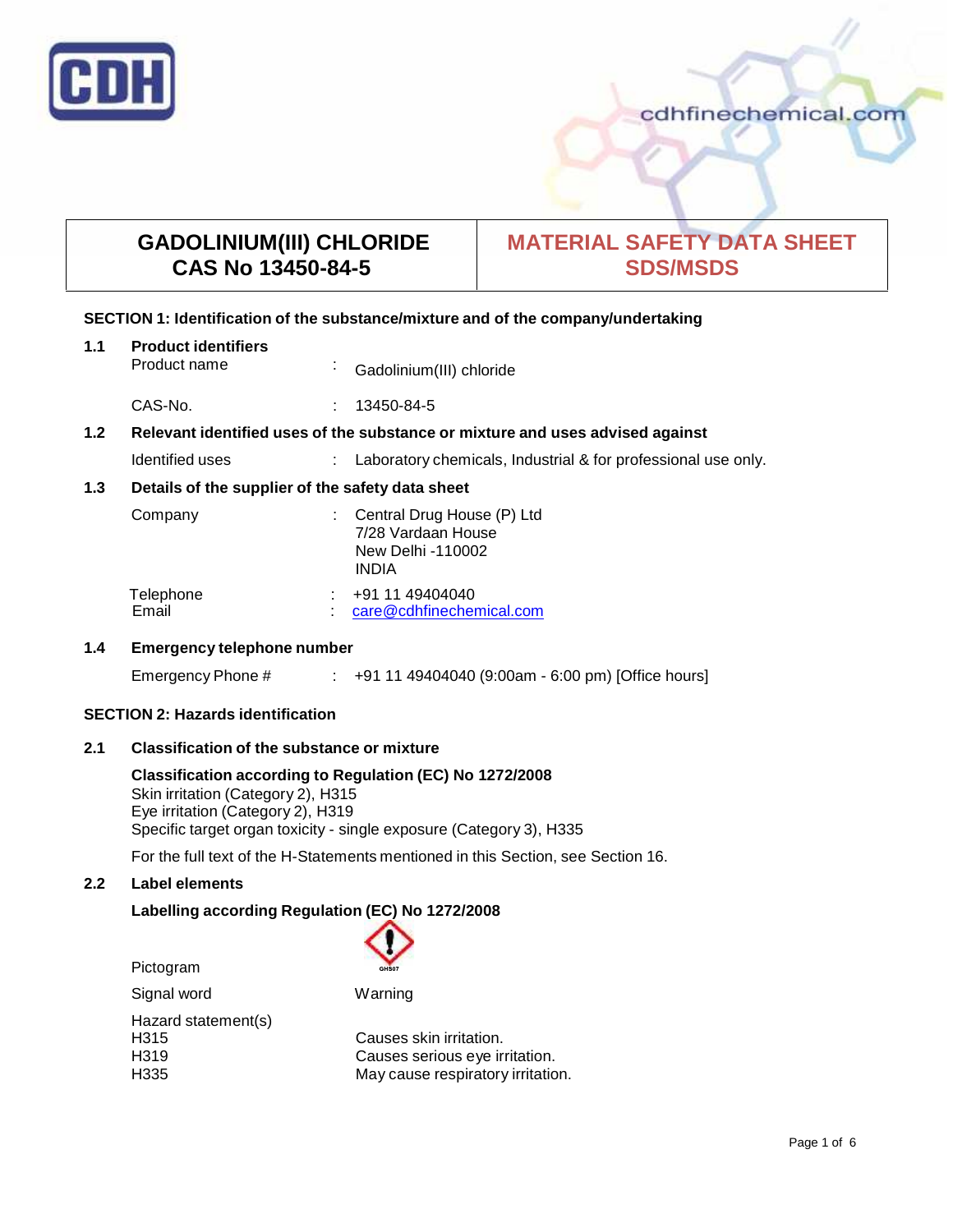|                                         | Precautionary statement(s)<br>P <sub>261</sub><br>P305 + P351 + P338                                            |                                                                                  | Avoid breathing dust/fume/gas/mist/vapours/spray.<br>IF IN EYES: Rinse cautiously with water for several minutes. Remove<br>contact lenses, if present and easy to do. Continue rinsing. |              |
|-----------------------------------------|-----------------------------------------------------------------------------------------------------------------|----------------------------------------------------------------------------------|------------------------------------------------------------------------------------------------------------------------------------------------------------------------------------------|--------------|
|                                         | Supplemental Hazard<br><b>Statements</b>                                                                        | none                                                                             |                                                                                                                                                                                          |              |
| Safety data sheet available on request. |                                                                                                                 |                                                                                  |                                                                                                                                                                                          |              |
| 2.3                                     | <b>Other hazards - none</b>                                                                                     |                                                                                  |                                                                                                                                                                                          |              |
|                                         | <b>SECTION 3: Composition/information on ingredients</b>                                                        |                                                                                  |                                                                                                                                                                                          |              |
| 3.1                                     | <b>Substances</b><br>Formula<br>Molecular weight<br>CAS-No.<br>EC-No.                                           | Cl3Gd · 6H <sub>2</sub> O<br>: $371.70$ g/mol<br>$: 13450 - 84 - 5$<br>233-386-6 |                                                                                                                                                                                          |              |
|                                         | Hazardous ingredients according to Regulation (EC) No 1272/2008<br>Classification<br>Concentration<br>Component |                                                                                  |                                                                                                                                                                                          |              |
|                                         | Gadolinium trichloride hexahydrate<br>CAS-No.<br>EC-No.                                                         | 13450-84-5<br>233-386-6                                                          | Skin Irrit. 2; Eye Irrit. 2; STOT<br>SE 3; H315, H319, H335                                                                                                                              | $\leq$ 100 % |

For the full text of the H-Statements mentioned in this Section, see Section 16.

## **SECTION 4: First aid measures**

# **4.1 Description of first aid measures**

# **General advice**

Consult a physician. Show this safety data sheet to the doctor in attendance.

### **If inhaled**

If breathed in, move person into fresh air. If not breathing, give artificial respiration. Consult a physician.

#### **In case of skin contact**

Wash off with soap and plenty of water. Consult a physician.

### **In case of eye contact**

Rinse thoroughly with plenty of water for at least 15 minutes and consult a physician.

### **If swallowed**

Never give anything by mouth to an unconscious person. Rinse mouth with water. Consult a physician.

# **4.2 Most important symptoms and effects, both acute and delayed**

The most important known symptoms and effects are described in the labelling (see section 2.2) and/or in section 11

**4.3 Indication of any immediate medical attention and special treatment needed** No data available

### **SECTION 5: Firefighting measures**

# **5.1 Extinguishing media**

## **Suitable extinguishing media**

Use water spray, alcohol-resistant foam, dry chemical or carbon dioxide.

**5.2 Special hazards arising from the substance ormixture** Hydrogen chloride gas, gadolinium oxides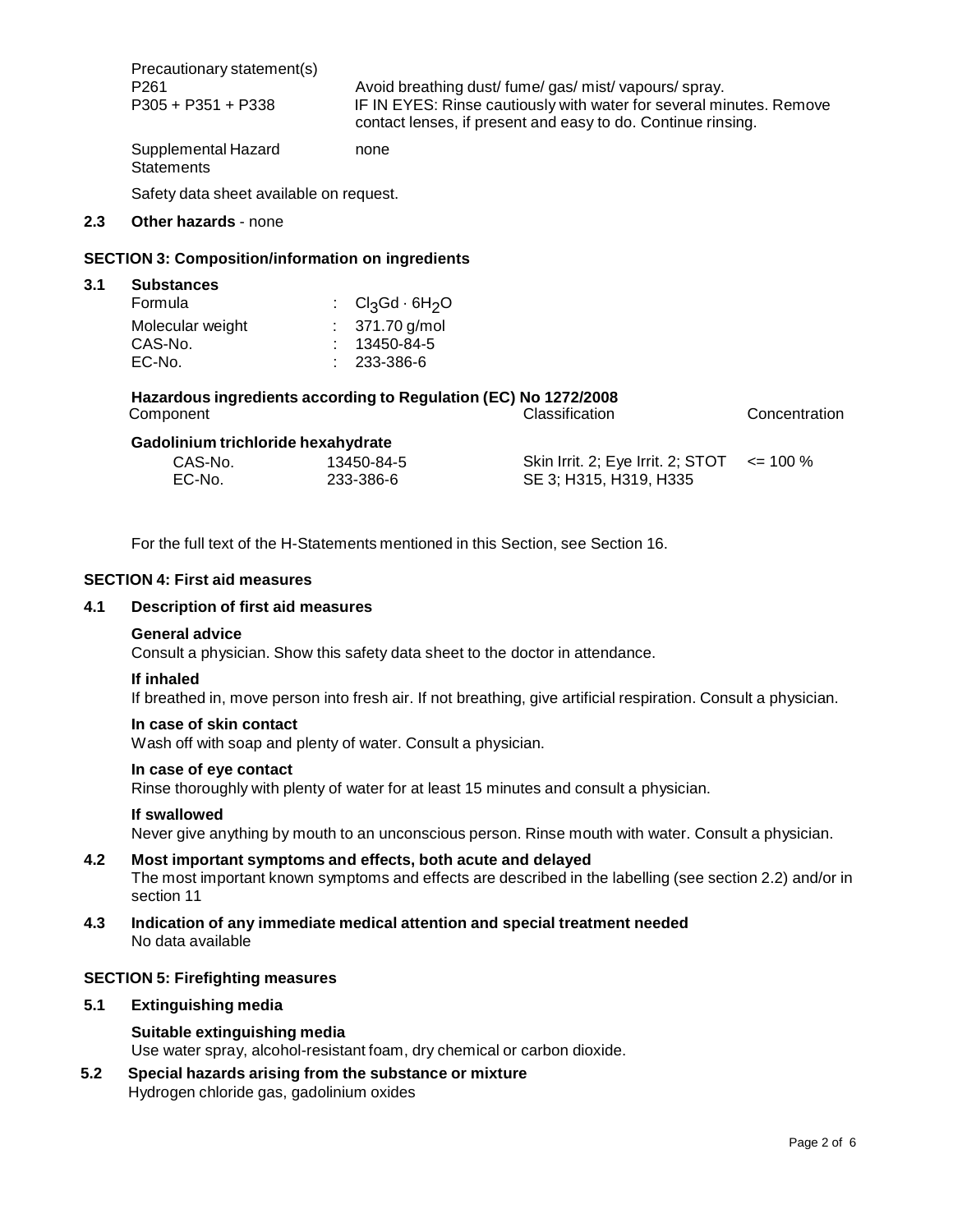# **5.3 Advice for firefighters**

Wear self-contained breathing apparatus for firefighting if necessary.

**5.4 Further information** No data available

## **SECTION 6: Accidental release measures**

- **6.1 Personal precautions, protective equipment and emergency procedures** Use personal protective equipment. Avoid dust formation. Avoid breathing vapours, mist or gas. Ensure adequate ventilation. Evacuate personnel to safe areas. Avoid breathing dust. For personal protection see section 8.
- **6.2 Environmental precautions** Do not let product enter drains.
- **6.3 Methods and materials for containment and cleaning up** Pick up and arrange disposal without creating dust. Sweep up and shovel. Keep in suitable, closed containers for disposal.
- **6.4 Reference to other sections** For disposal see section 13.

# **SECTION 7: Handling and storage**

# **7.1 Precautions for safe handling**

Avoid contact with skin and eyes. Avoid formation of dust and aerosols. Provide appropriate exhaust ventilation at places where dust is formed.Normal measures for preventive fire protection. For precautions see section 2.2.

## **7.2 Conditions for safe storage, including any incompatibilities**

Store in cool place. Keep container tightly closed in a dry and well-ventilated place.

Store under inert gas. Storage class (TRGS 510): Combustible Solids

# **7.3 Specific end use(s)**

Apart from the uses mentioned in section 1.2 no other specific uses are stipulated

### **SECTION 8: Exposure controls/personal protection**

### **8.1 Control parameters**

### **8.2 Exposure controls**

### **Appropriate engineering controls**

Handle in accordance with good industrial hygiene and safety practice. Wash hands before breaks and at the end of workday.

# **Personal protective equipment**

### **Eye/face protection**

Safety glasses with side-shields conforming to EN166 Use equipment for eye protection tested and approved under appropriate government standards such as NIOSH (US) or EN 166(EU).

### **Skin protection**

Handle with gloves. Gloves must be inspected prior to use. Use proper glove removal technique (without touching glove's outer surface) to avoid skin contact with this product. Dispose of contaminated gloves after use in accordance with applicable laws and good laboratory practices. Wash and dry hands.

# **Body Protection**

Impervious clothing, The type of protective equipment must be selected according to the concentration and amount of the dangerous substance at the specific workplace.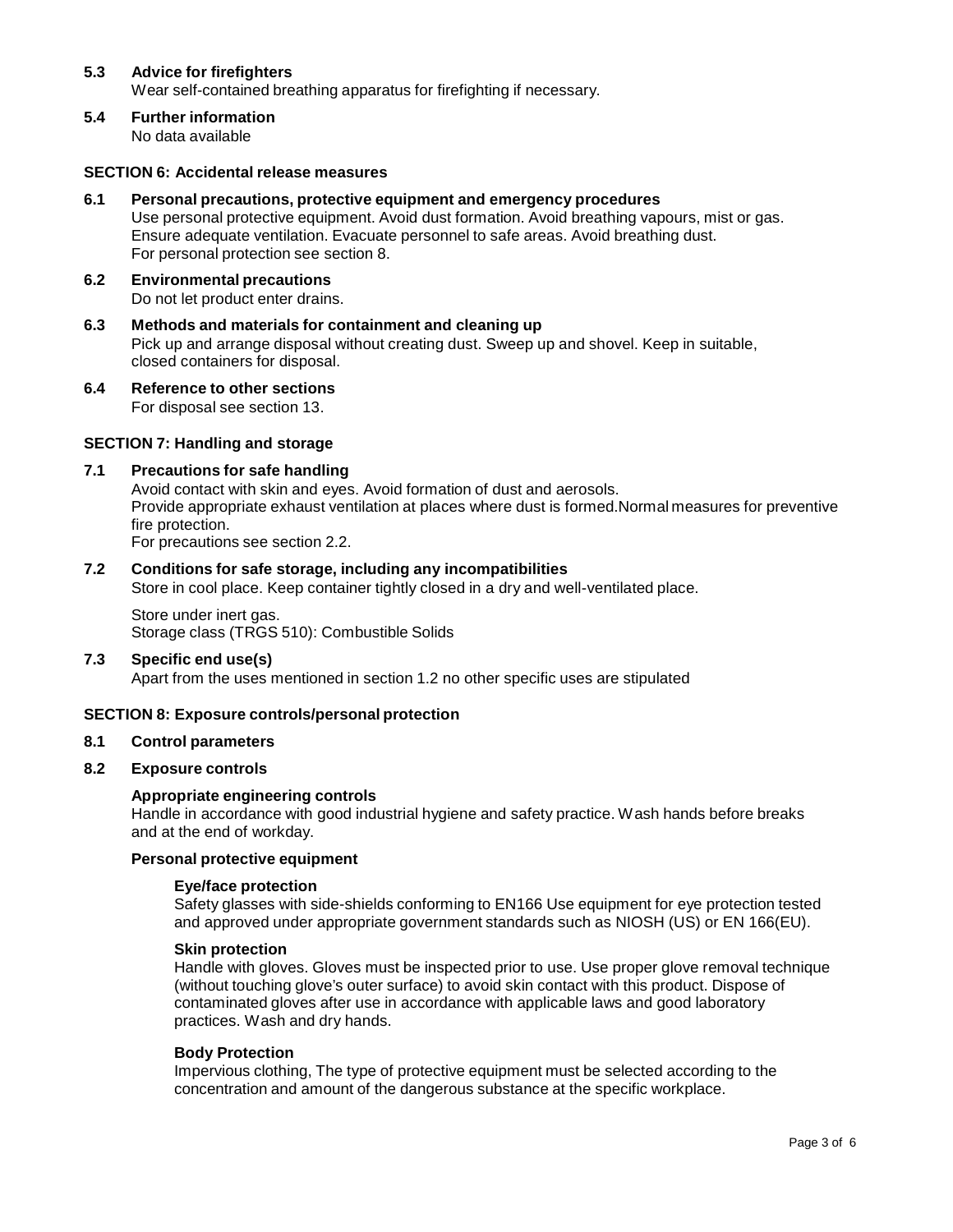# **Respiratory protection**

For nuisance exposures use type P95 (US) or type P1 (EU EN 143) particle r (US) or type ABEK- P2 (EU EN 143) respirator cartridges. Use respirators and components tested and approved under appropriate government standards such as NIOSH (US) or CEN (EU).

# **Control of environmental exposure**

Do not let product enter drains.

# **SECTION 9: Physical and chemical properties**

# **9.1 Information on basic physical and chemical properties**

| a) | Appearance                                         | Form: solid<br>Colour: light grey |
|----|----------------------------------------------------|-----------------------------------|
| b) | Odour                                              | No data available                 |
| c) | <b>Odour Threshold</b>                             | No data available                 |
| d) | pH                                                 | No data available                 |
| e) | Melting point/freezing<br>point                    | No data available                 |
| f) | Initial boiling point and<br>boiling range         | No data available                 |
| g) | Flash point                                        | Not applicable                    |
| h) | Evaporation rate                                   | No data available                 |
| i) | Flammability (solid, gas)                          | No data available                 |
| j) | Upper/lower<br>flammability or<br>explosive limits | No data available                 |
| k) | Vapour pressure                                    | No data available                 |
| I) | Vapour density                                     | No data available                 |
| m) | Relative density                                   | 2.42 g/cm3 at 25 °C               |
| n) | Water solubility                                   | No data available                 |
| o) | Partition coefficient: n-<br>octanol/water         | No data available                 |
| p) | Auto-ignition<br>temperature                       | No data available                 |
| q) | Decomposition<br>temperature                       | No data available                 |
| r) | Viscosity                                          | No data available                 |
| s) | <b>Explosive properties</b>                        | No data available                 |
| t) | Oxidizing properties                               | No data available                 |
|    | Other safety information<br>No data available      |                                   |

# **SECTION 10: Stability and reactivity**

## **10.1 Reactivity** No data available

- **10.2 Chemical stability** Stable under recommended storage conditions.
- **10.3 Possibility of hazardous reactions** No data available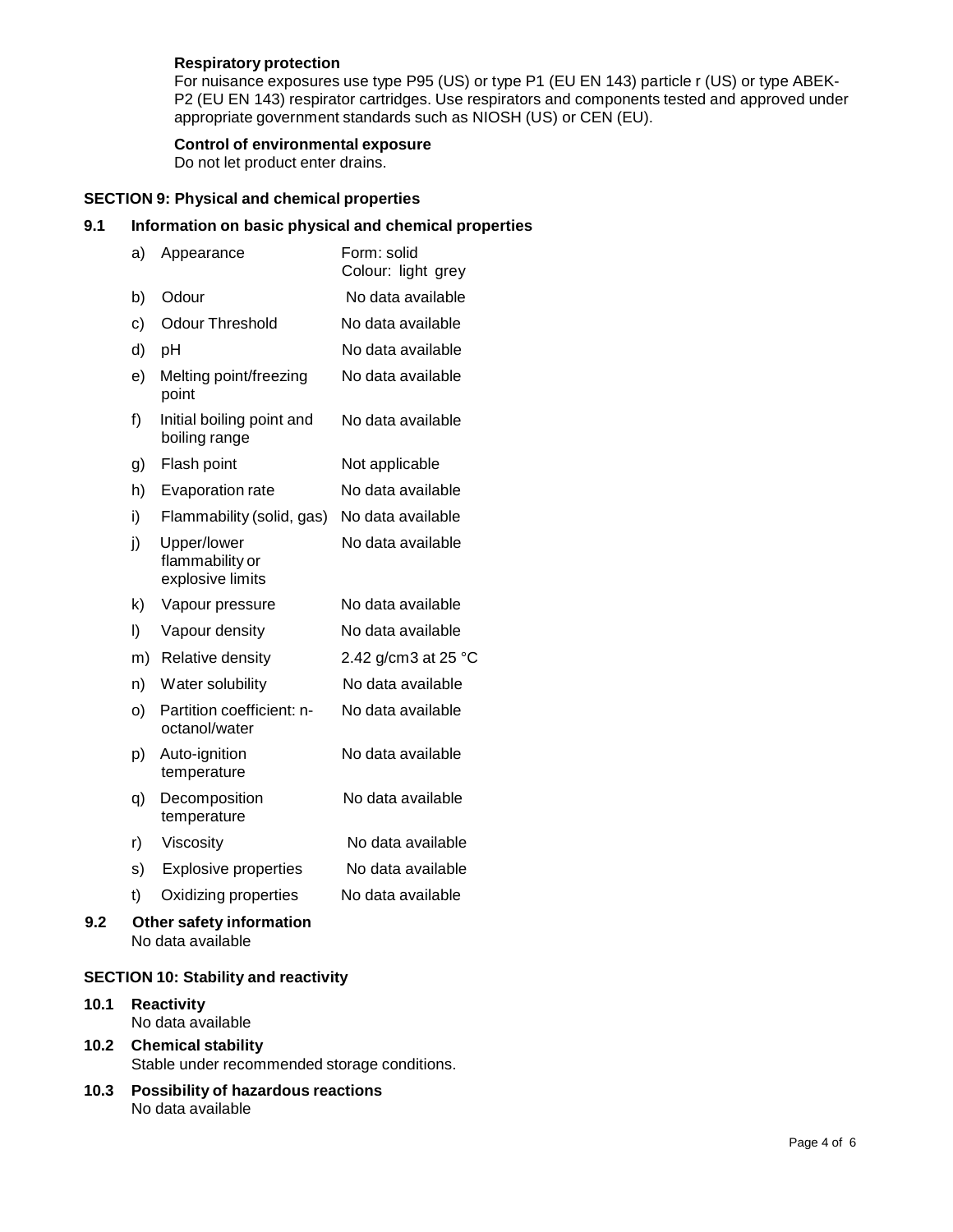### **10.4 Conditions to avoid** Avoid moisture.

**10.5 Incompatible materials** Strong bases

# **10.6 Hazardous decomposition products**

Hazardous decomposition products formed under fire conditions. - Hydrogen chloride gas, gadolinium oxides

Other decomposition products - No data available In the event of fire: see section 5

## **SECTION 11: Toxicological information**

### **11.1 Information on toxicological effects**

### **Acute toxicity**

LD50 Intraperitoneal - Mouse - 669 mg/kg(Gadolinium trichloride hexahydrate) LD50 Intravenous - Mouse - 100 mg/kg(Gadolinium trichloride hexahydrate)

### **Skin corrosion/irritation**

No data available(Gadolinium trichloride hexahydrate)

### **Serious eye damage/eye irritation**

No data available(Gadolinium trichloride hexahydrate)

### **Respiratory orskin sensitisation**

No data available(Gadolinium trichloride hexahydrate)

### **Germ cell mutagenicity**

No data available(Gadolinium trichloride hexahydrate)

### **Carcinogenicity**

IARC: No component of this product present at levels greater than or equal to 0.1% is identified as probable, possible or confirmed human carcinogen by IARC.

### **Reproductive toxicity**

No data available(Gadolinium trichloride hexahydrate)

### **Specific target organ toxicity - single exposure**

Inhalation - May cause respiratory irritation.(Gadolinium trichloride hexahydrate)

### **Specific target organ toxicity - repeated exposure** No data available

# **Aspiration hazard**

No data available(Gadolinium trichloride hexahydrate)

### **Additional Information**

RTECS: LW4050000

To the best of our knowledge, the chemical, physical, and toxicological properties have not been thoroughly investigated.(Gadolinium trichloride hexahydrate)

### **SECTION 12: Ecological information**

- **12.1 Toxicity** No data available
- **12.2 Persistence and degradability** No data available
- **12.3 Bioaccumulative potential** No data available
- **12.4 Mobility in soil** No data available(Gadolinium trichloride hexahydrate)